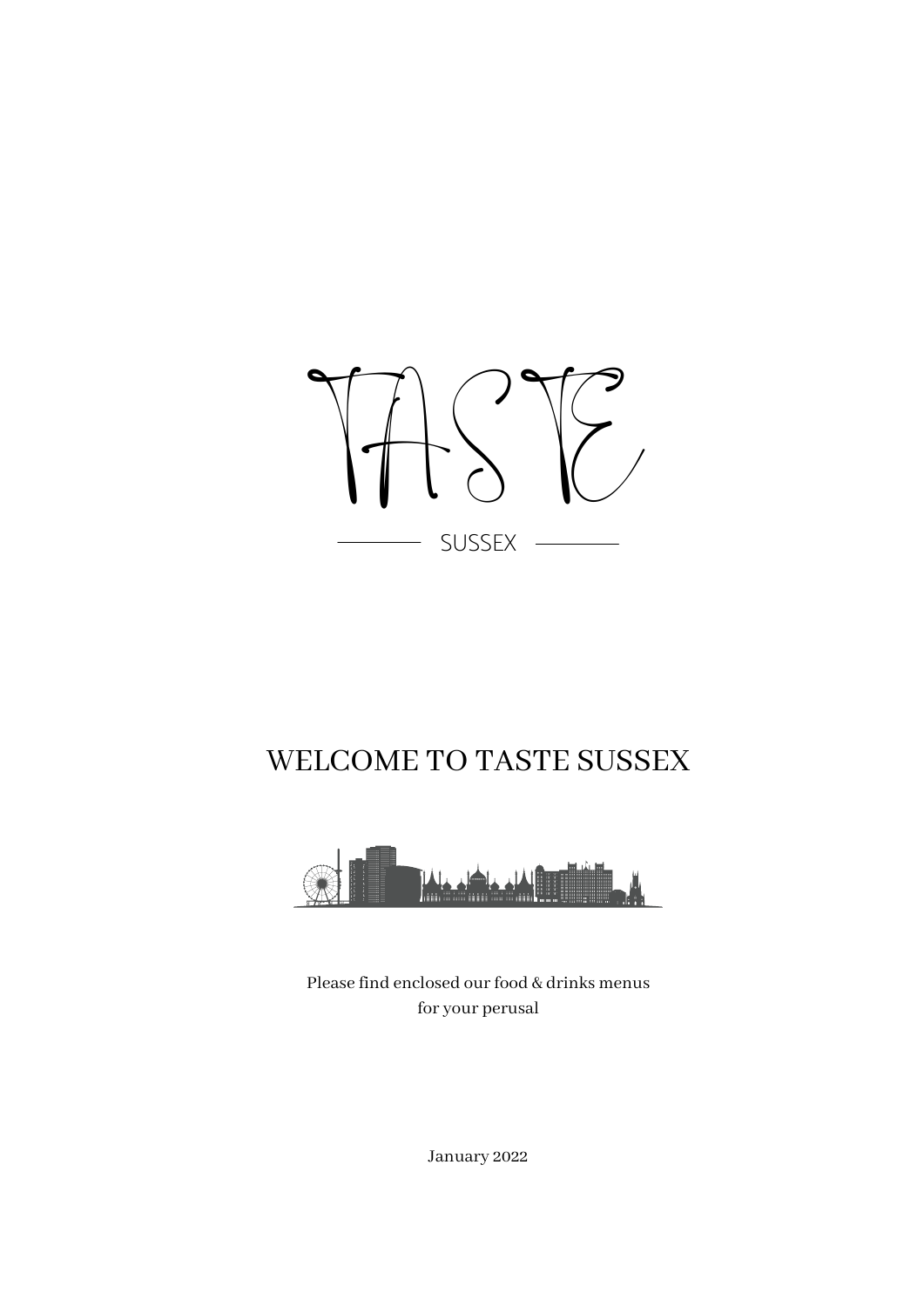# **NIBBLES**

SOURDOUGH BREAD BLACK GARLIC BUTTER, OIL & VINEGAR £4.95

NOCELLARA OLIVES LEMON, THYME & CHILLI OLIVE OIL £3.95

HOT SMOKED ALMONDS HOME SMOKED MARCONA ALMONDS £4.25

# **STARTERS**

### SUSSEX CHORIZO SAILORS STEW

SPICY TOMATO & CHORIZO STEW, CRUMBLED SUSSEX FETA & SOURDOUGH BAGUETTE £7.95

CRISPY CHICKEN WINGS PEVENSEY BLUE CHEESE DIP, CELERY

& TOASTED SESAME £8.95

#### BAKED SUSSEX FETA

FETA BAKED WITH HONEY, CHILLI & PARSLEY, CRUSTY SOURDOUGH BAGUETTE V £7.95

# REBELS BRIGHTON SMOKED SALMON

CAPERS, CREME FRAICHE, PICKLED FENNEL & RYE BREAD £8.95

#### CRISPY PIGS CHEEKS

KOREAN STYLE FRIED PIGS CHEEKS, SESAME SEEDS & PICKLED RADISH £8.95

### BEETROOT & GOATS CHEESE

SALAD OF LOCAL BEET, GOLDEN CROSS GOATS CHEESE & AGED BALSAMIC V £8.25

# MAINS

#### TASTE FISH STEW

CURED, SMOKED FISH & SHELLFISH BOUILLABAISSE, SOURDOUGH & ROUILLE £15.95

# SIRLOIN STEAK

DRY-AGED 10OZ SIRLOIN STEAK, KOFFMAN CHIPS, CREAMED SPINACH & BONE MARROW £28.95

#### FISH & CHIPS

BEER BATTERED COD LOIN, REAL MUSHY PEAS, CHIPS, TARTAR & BURNT LEMON £15.75

#### PEA ASPARAGUS RISOTTO

PEA PUREE, MINT, SHAVED VEGAN PARMESAN & CHARRED ASPARAGUS VG £14.95

# CHICKEN CAESAR SALAD

CRISPY BACON, GARLIC CROUTONS, ANCHOVY, GRATED PARMESAN & GEM SALAD £15.95

#### SQUASH & ONION TAGINE

COUSCOUS SALAD, COCONUT YOGURT & TOASTED ALMOND FLAKES VG £14.95

### CONFIT DUCK LEG SALAD

CONFIT CREEDY CARVER DUCK LEG, BACON LARDONS, SOFT EGG & FRISEE SALAD £15.95

PLEASE ASK TO SEE OUR FULL LIST OF ALLERGENS AND INFORM US OF ANY DIETARY REQUIREMENTS. PLEASE BE AWARE WE WORK IN A KITCHEN WITH THE FOLLOWING FRESH INGREDIENTS AND CANNOT GUARANTEE THAT FOOD WILL BE COMPLETELY FREE OF NUTS, GLUTEN, FISH, EGGS, DAIRY, CELERY & SESAME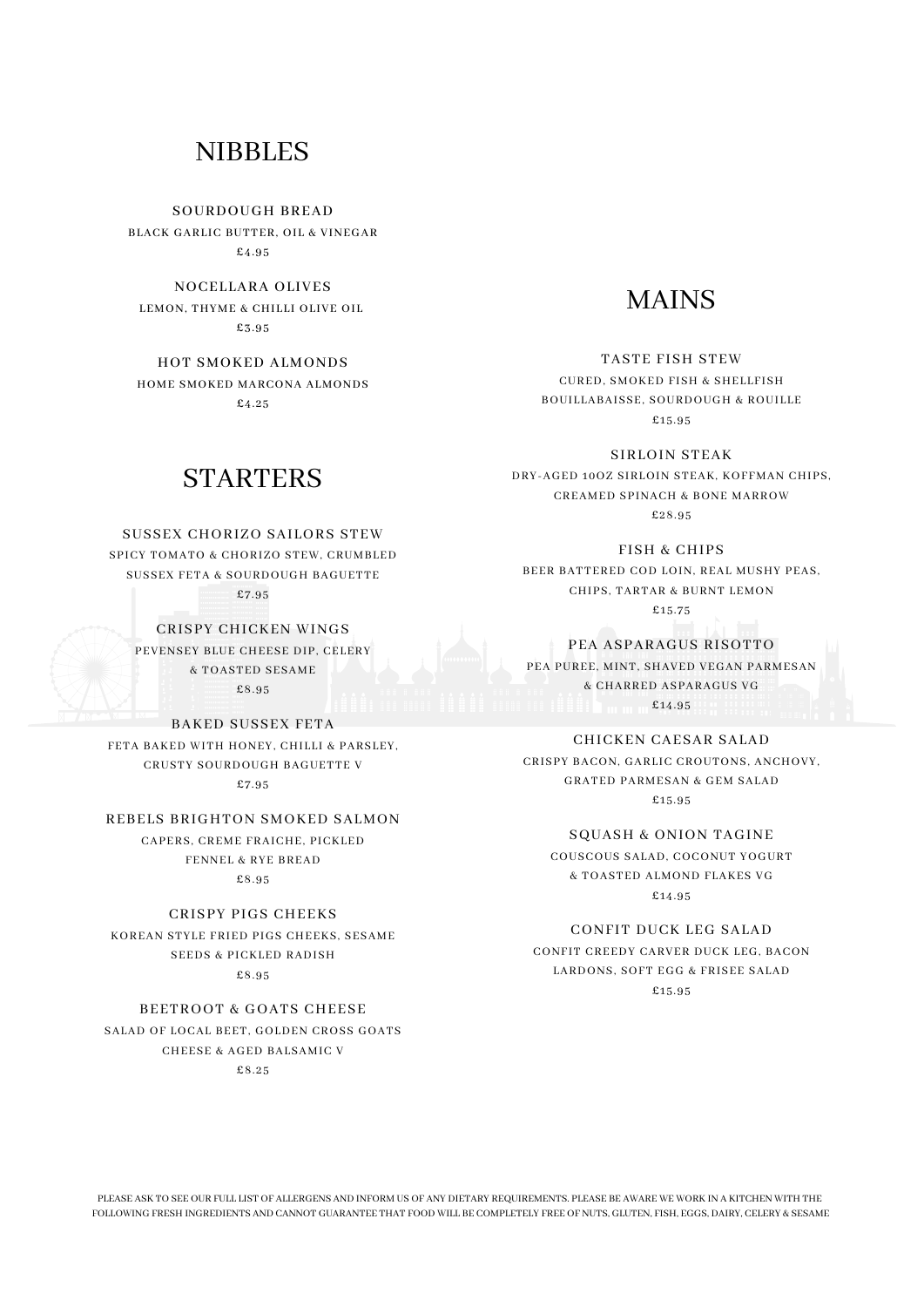# **BURGERS**

SERVED IN LOCAL MAMOOSH BRIOCHE BUN WITH KOFFMAN CHIPS & WINTER LEAVES

TRENCHMORE FARM WAGYU BEEF CRISPY ONIONS, HOMEMADE MUSTARD MAYONNAISE & PICKLED CUCUMBER £13.95

WAGYU BACON & CHEESE CRISPY ONIONS, HOMEMADE MUSTARD MAYONNAISE & PICKLED CUCUMBER £14.95

BUTTERMILK CHICKEN THIGH CRISPY FREE RANGE CHICKEN, HOMEMADE MUSTARD MAYO & PICKLED CUCUMBER £14.95

HERBIVORE PLANT-BASED BURGER VG VEGAN BRIOCHE BUN, VEGAN GARLIC MAYONNAISE & PICKLED CUCUMBER £13.95

SIDES

KOFFMAN'S TRIPLE COOKED CHIPS £4.25

FOUR CHEESE MACARONI CHEESE £4.95

WINTER LEAF & PICKLED SALAD £3.95

SOURDOUGH BREAD & BUTTERS £4.95

GARLIC BUTTER TATER TOTS £4.95

CHEESY GARLIC TATER TOTS £5.95

COATED SWEET POTATO FRIES £4.95

CHARRED BROCCOLI & HAZELNUT £4.55

# FOCCACIAS

FLUFFY ARTISAN FOCCACIA DOUGH TOPPED WITH THE BEST BRITISH INGREDIENTS

GARLIC & MOZZARELLA V

BRITISH MOZZARELLA, SMOKED GARLIC & PARSLEY BUTTER £10.95

HAM & MUSHROOM

BEAL'S AIR-DRIED HAM, MOZZARELLA & SAUTEED WILD MUSHROOM £12.95

CHORIZO & PEPPER REBELS BRIGHTON CHORIZO, RED PEPPER, MOZZARELLA & BASIL £13.95

SPINACH & EGG V FREE-RANGE EGG, PARMESAN, MOZZARELLA & WILTED SPINACH £12.95

SMOKED HAM & TRUFFLE BRIE

MOONS GREEN TRUFFLE HAM & TRUFFLE BRIE £14.95

ALL DAY BREAKFAST

BLACK PUDDING, SMOKED BACON, BEANS, MOZZARELLA & FREE RANGE EGG £14.95

PLEASE ASK TO SEE OUR FULL LIST OF ALLERGENS AND INFORM US OF ANY DIETARY REQUIREMENTS. PLEASE BE AWARE WE WORK IN A KITCHEN WITH THE FOLLOWING FRESH INGREDIENTS AND CANNOT GUARANTEE THAT FOOD WILL BE COMPLETELY FREE OF NUTS, GLUTEN, FISH, EGGS, DAIRY, CELERY & SESAME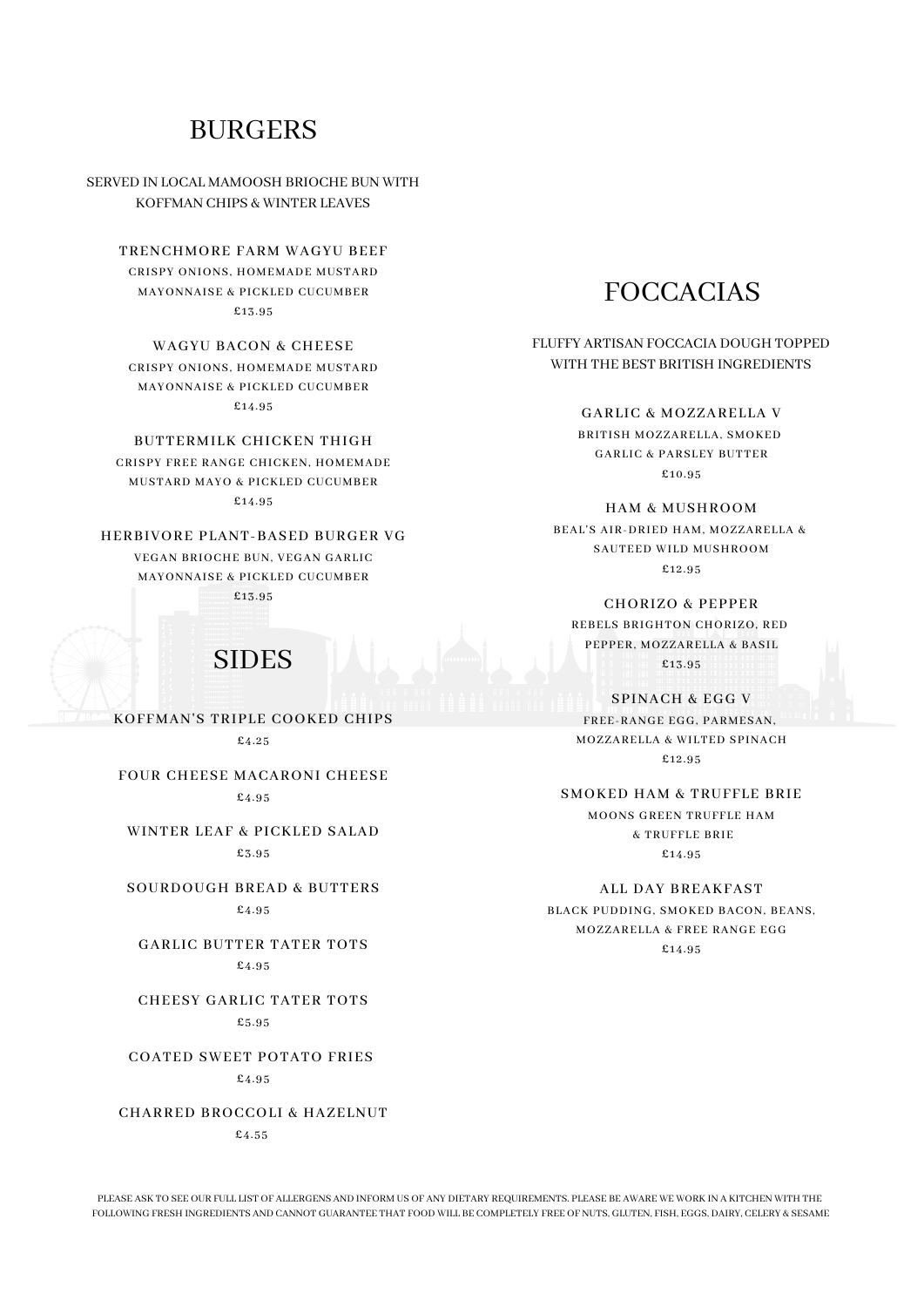# BREAKFAST

#### SERVED UNTIL 12PM DAILY

### TASTE ENGLISH BREAKFAST

TREACLE CURED BACON, CUMBERLAND SAUSAGE, NUTBOURNE TOMATO, BAKED BEANS, MUSHROOM, EGG & TOAST  $6.95$ 

#### TASTE BIG ENGLISH BREAKFAST

TREACLE CURED BACON, CUMBERLAND SAUSAGE, NUTBOURNE TOMATO, BAKED BEANS, MUSHROOM, EGG, BLACK PUDDING, HASH BROWNS & TOAST

£12.95

# TASTE VEGGIE BREAKFAST

CRUSHED AVOCADO, LOCAL HALLOUMI, NUTBOURNE TOMATO, BAKED BEANS, MUSHROOM, HASH BROWNS, EGG & TOAST VEGGIE £9.95

#### TASTE VEGAN BREAKFAST

CRUSHED AVOCADO, SEITAN BACON, NUTBOURNE TOMATO, BAKED BEANS, MUSHROOM, MINI HASH BROWNS & TOAST VEGAN

£9.95

# TASTE BACON PANCAKES

BUTTERMILK PANCAKES, TREACLE CURED BACON, MAPLE SYRUP & GOATS WHEY BUTTER £9.95

TASTE BREAKFAST MUFFIN

TOASTED ENGLISH MUFFIN, CUMBERLAND SAUSAGE, TREACLE CURED BACON & FRIED ORGANIC EGG £7.95

AVOCADO ON TOAST

CRUSHED AVOCADO, BLOOMER TOAST, OLIVE OIL & DRESSED LOCAL LEAVES VEGAN £6.95

TASTE EGGS ON TOAST

LOCAL EGGS HOW YOU LIKE THEM ON BUTTERED THICK CUT BLOOMER TOAST VEGGIE £5.95

TASTE BACON BUTTY

THICK CUT TREACLE CURED BACON, FRIED ORGANIC EGG & KETCHUP ON A MAMOOSH BRIOCHE ROLL £6.95

TASTE EGGS BENEDICT

POACHED ORGANIC EGGS, ENGLISH MUFFINS & HERB HOLLANDAISE SAUCE VEGGIE £5.95

# CIABATTAS

FLUFFY ARTISAN CIABATTA FILLED AND SERVED WITH OUR SIGNATURE CHIPS

### PULLED TRENCHMORE BEEF

MAYFIELD CHEESE, PICKLES, MUSTARD & LOCAL LEAVES £10.95

#### GBC MORTADELLA HAM

OUR OWN CURED HAM, SUSSEX CHEDDAR, LOCAL TOMATOES & CHUTNEY £9.95

### SUSSEX BRIE & AVOCADO V

ALSOP & WALKER BRIE, AVOCADO & PICKLED BALSAMIC ONIONS £9.95

#### PULLED JACKFRUIT VG

VEGAN SHEESE, PICKLES, MUSTARD & LOCAL LEAVES £10.95

#### FRESH COD FISH FINGERS

TARTAR SAUCE, MUSHY PEAS & LOCAL LEAVES £10.95

### BACON, BRIE & CRANBERRY

TREACLE CURED BACON, SUSSEX BRIE & CRANBERRY SAUCE £10.95